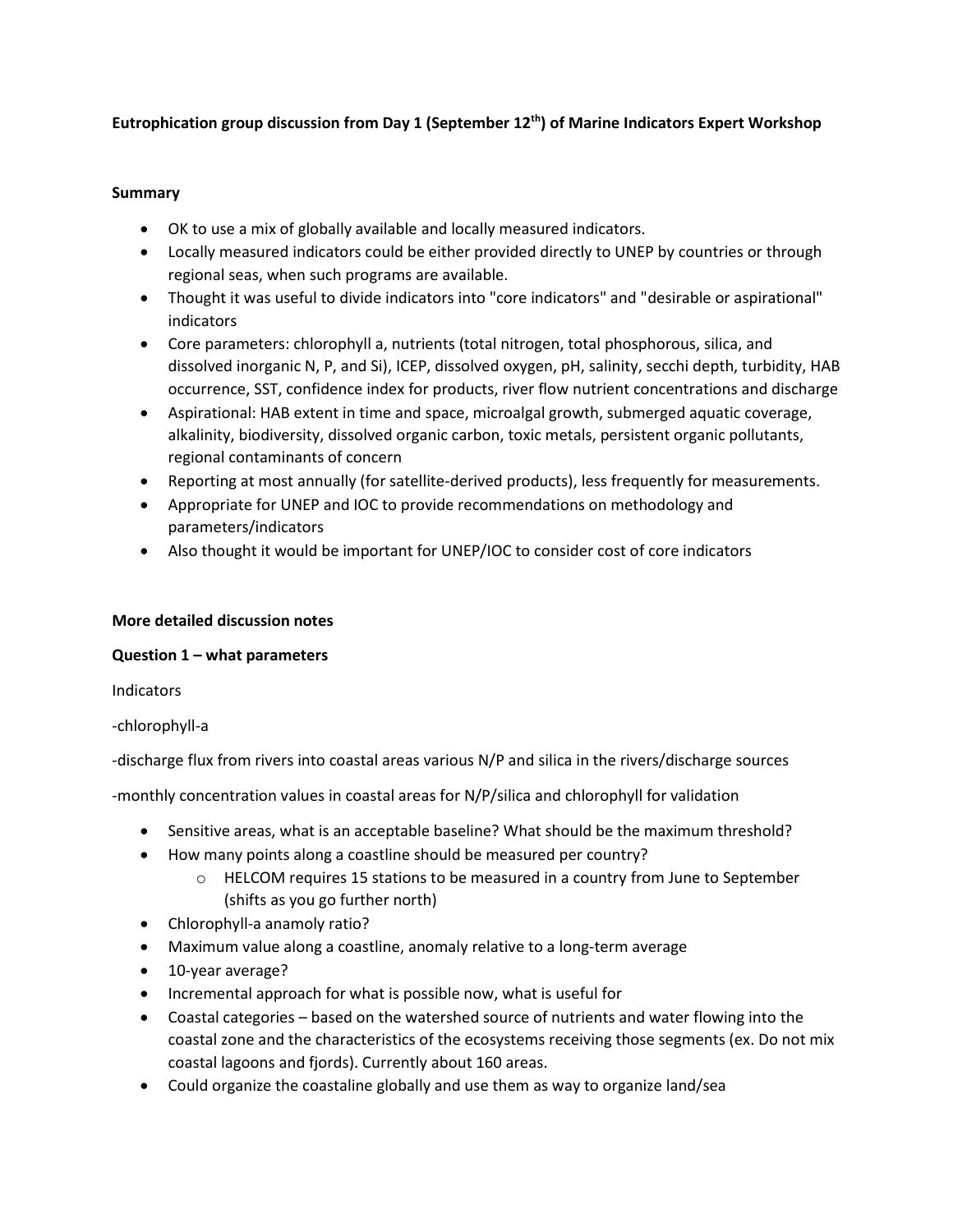- Sediments topology in India, US, UK (primary cells, secondary cells), typology for coastal waters, could be used to make a grid to determine where to make measurements.
- For in situ measurements ideally monthly. How many measurements?
- Sampling will depend on what is representative taking into account natural variability and seasonality, what is characteristic of each season

# **Question 2 – include global parameters?**

- Common procedure for boundary of what is "coastal eutrophication"
- Satellite data: baseline should start from 1998 when NASA began collecting data on a regular basis, need to combine data sets to make something
- what should the baseline be for a chlorophyll anomaly?

### **Question 3 – how should data be collected at the global level?**

- Helcom: they having mandatory reporting that are then quality checked before being incorporated into the indicators, if there was something similar to this we should be able to have data collected by countries and reported to the UN? Data collection is done by the contracting parties
- Is it feasible to do this globally? There are large resources needed to do this.
- Elisabetta envisioned Regional Seas collecting data, data given to UN Environment then passed to the UN in New York for processing
- UN Environment has "UNEP live", IRIS tool which is in the pilot testing phase, easy way to input data, can be done automatically for different reporting oblgations to help reduce reporting burden for countries; UN Environment has interface for extracting data
- Ideally, tool down the line, GEO database with coastal units (coscats), then map in chlorophyll anamoly, etc.
- In HELCOM, after they have agreed on data and guidelines, the database has specific requirements for the formats, need to have an agreed format
- IRIS tool depends on focal point on the country to make sure the data is valid
- Another SDG indicator (12), regional parties have focal points, challenge to mandate the regional seas secretariats to do this, needs to be approved by the contracting parties
- Needs to be an upfront effort to make sure data is reported in a comparable way, SDG annual report is the end reporting goal

### **Question 4 – how widespread should this be?**

- Have two sets a "must have dataset" and the other one is optional...what is the thing every country can do?
- Chlorophyll, dissolved oxygen, turbidity/water clarity, pH
- For reporting as long as the methodology is agreed upon such as just measuring in situ data in "hot spots"
- Core set of indicators, add in non-core parameters and indicators that countries can report on in the future, for non-core indicators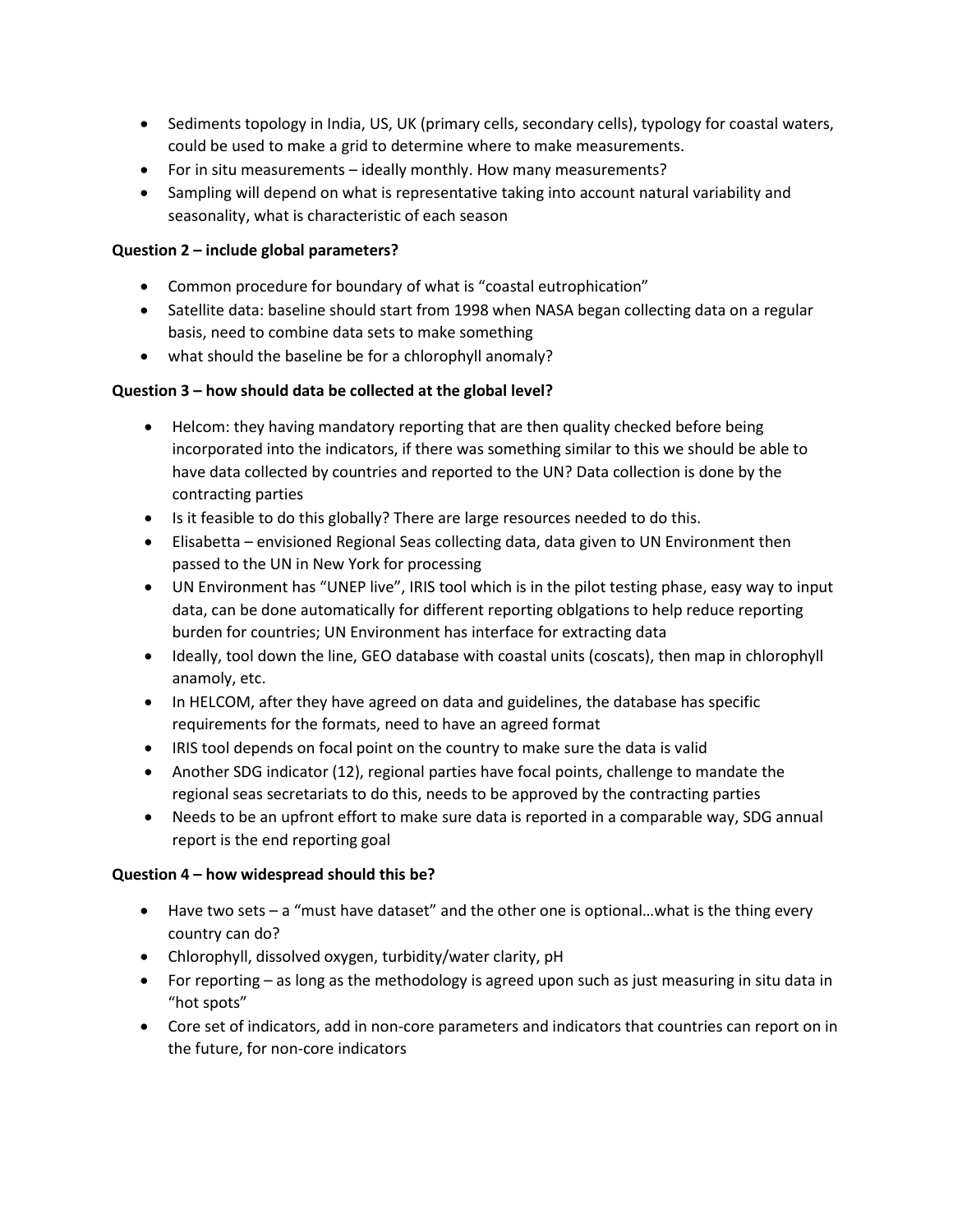- HELCOM: they do this by having some monitoring proxies and assign a confidence on that based on the number of components that enter the assessment and availability of the coverage, could show the confidence based on how many parameters are included in the index
- Cost should be considered for core indicators
- Also link with goal 6
- Water temperature
- Biodiveristy not specifically included in indicators, just MPA distribution, IUCN asked for biodiversity to be overlayed on areas with high biodiversity

### **Question 5 – how often?**

- Is annual basis enough? How often could we get those from countries?
- With HELCOM they get the data to the database every year, an assessment is done every year
- SDG database not analyzed by UN Environment
- How often UN Environment is expected to analyze it, there is a cycle, every three years a goal comes up, need to say "something" every three years
- Is expectation to see changes? In HELCOM they have seen extensive recovery times, new report almost identical
- Do not want to see an increase in eutrophication in terms of reporting, reporting would look for
- Countries can only pass data through the custodian, must go through UN Environment to go in the global report, countries can submit a voluntary report
- Paper sent to regional seas or countries member states that data share should be going through UN Environment
- Time scale could have some delay, will be a mismatch of years for data reporting
- Data can be taken directly from space agencies, countries can be overlayed on global products, or they can be submitted as separate sub-indicators

### **Question 6** – **how prescriptive should IOC and UN Environment in terms of what should be measured ?**

- Can provide recommendations on methodology and parameters
- Methodologies for the 22 indicators in the regional seas programs are being developed by Takahiro Nakamura
- Could have multiple methods for collecting data for various parameters, Helcom could put that forward to the contracting parties
- Resources will also have to be mobilized to do this, some regional seas projects have active GEF projects
	- o CLME+ initative (nutrient loading effort)
	- o South China sea has initative
	- o Western Indian Ocean
	- o Mediterranean sea
- How to determine the "coastal zone", watersheds of interest, etc.
- Source to sea approach, framework should link with the waters that are delivering pollutants
- Drainage basins and coastal receiving basin
- Costcats could be used as a breakdown